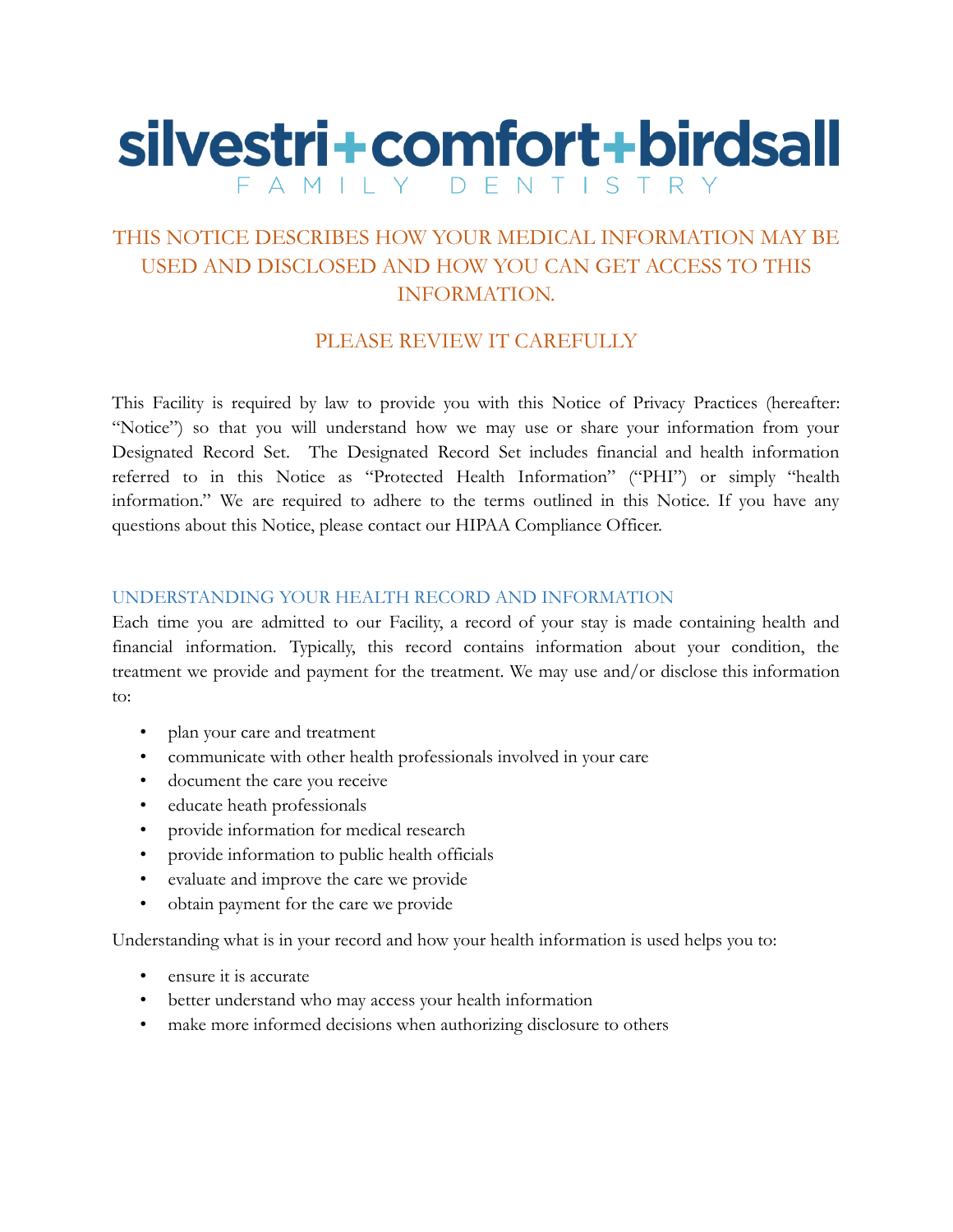## HOW WE MAY USE AND DISCLOSE PROTECTED HEALTH INFORMATION ABOUT YOU

The following categories describe the ways that we use and disclose health information. Not every use or disclosure in a category will be listed. However, all of the ways we are permitted to use and disclose information will fall into one of the categories.

#### *For Treatment*

We may use or disclose health information about you to provide you with medical treatment. We may disclose health information about you to Facility personnel who are involved in taking care of you at our Facility. Different departments of a Facility also may share health information about you in order to coordinate your care. We may also disclose health information about you to people outside the Facility who may be involved in your care after you leave a Facility. This may include family members, or visiting nurses to provide care in your home.

#### *For Payment*

We may use and disclose health information about you so that the treatment and services you receive at a Facility may be billed to you, an insurance company or a third party. For example, in order to be paid, we may need to share information with your health plan about services provided to you. We may also tell your health plan about a treatment you are going to receive to obtain prior approval or to determine whether your plan will cover the treatment.

### *For Health Care Operations*

We may use and disclose health information about you for our day-to-day health care operations. This is necessary to ensure that all residents receive quality care. For example, we may use health information for quality assessment and improvement activities and for developing and evaluating clinical protocols.

We may also combine health information about many residents to help determine what additional services we should offer, what services should be discontinued, and whether certain new treatments are effective. Health information about you may be used for business development and planning, cost management analyses, insurance claims management, risk management activities, and in developing and testing information systems and programs. We may also use and disclose information for professional review, performance evaluation, and for training programs.

Other aspects of health care operations that may require use and disclosure of your health information include accreditation, certification, licensing and credentialing activities, review and auditing, including compliance reviews, medical reviews, legal services and compliance programs.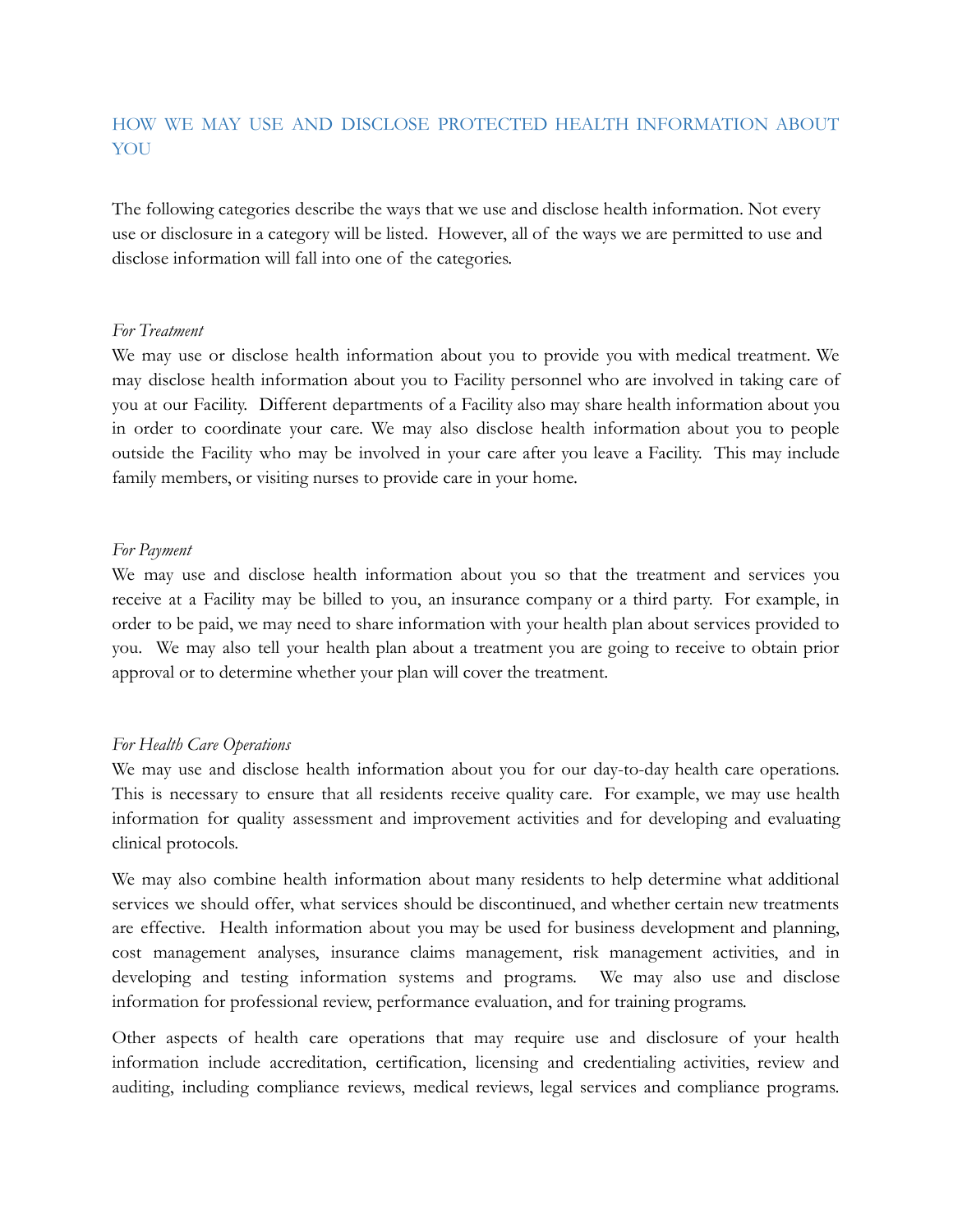Your health information may be used and disclosed for the business management and general activities of the Facility including resolution of internal grievances and customer service.

In limited circumstances, we may disclose your health information to another entity subject to HIPAA for its own health care operations. We may remove information that identifies you so that the health information may be used to study health care and health care delivery without learning the identities of residents.

We may disclose your age, birth date and general information about you in the Facility newsletter, on activities calendars, and to entities in the community that wish to acknowledge your birthday or commemorate your achievements on special occasions. If you are receiving therapy services, we may post your photograph and general information about your progress.

#### OTHER ALLOWABLE USES OF YOUR HEALTH INFORMATION

#### *Business Associates*

There may be some services provided in our Facility through contracts with business associates. When these services are contracted, we may disclose your health information so that they can perform the job we've asked them to do and bill you or your third-party payer for services rendered. To protect your health information, however, we require the business associate to appropriately safeguard your information.

#### *Treatment Alternatives*

We may use and disclose health information to tell you about possible treatment options or alternatives that may be of interest to you.

#### *Health-Related Benefits and Services and Reminders*

We may contact you to provide appointment reminders or information about treatment alternatives or other health-related benefits and services that may be of interest to you.

#### *Individuals Involved in Your Care or Payment for Your Care.*

Unless you object, we may disclose health information about you to a friend or family member who is involved in your care. We may also give information to someone who helps pay for your care. In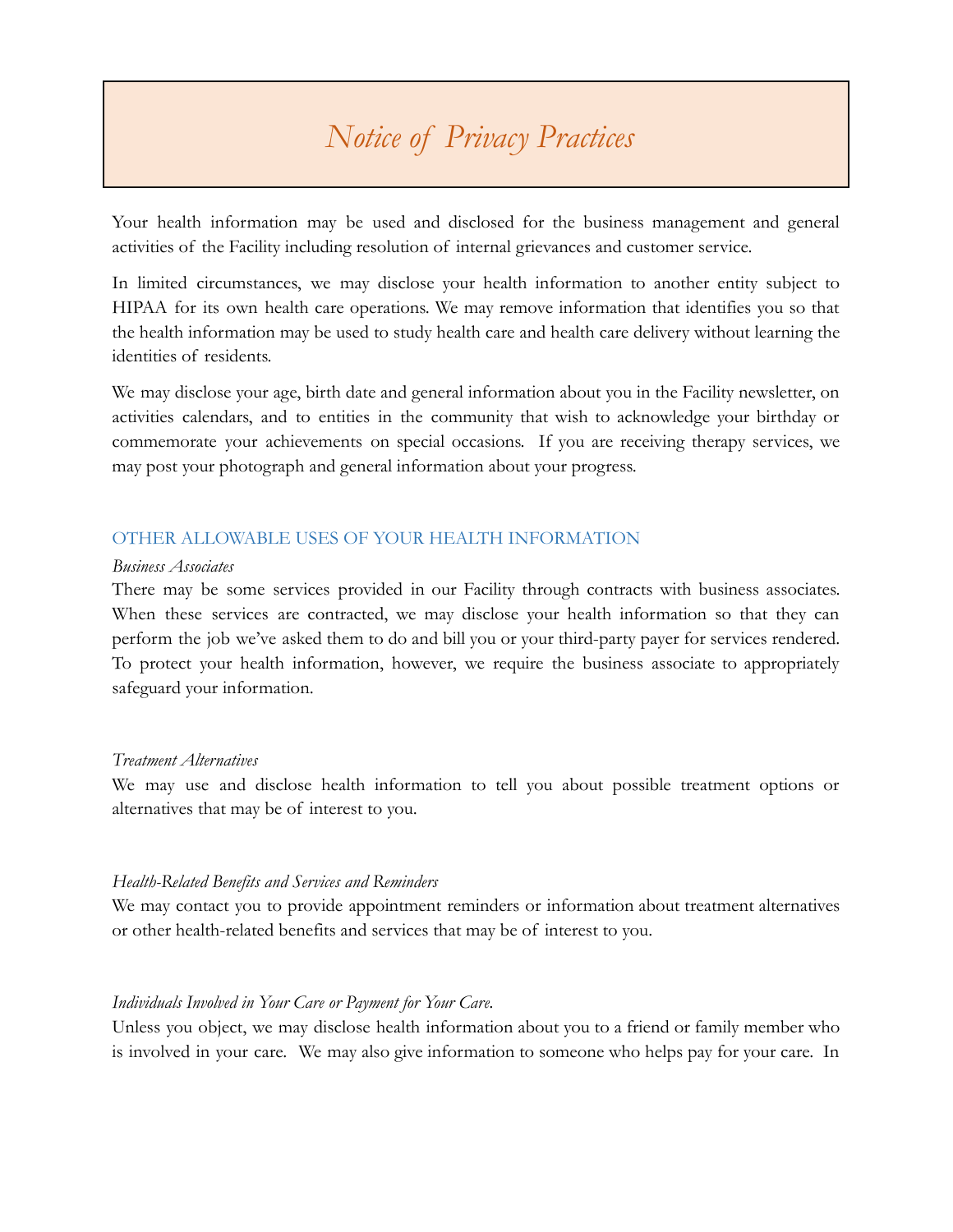addition, we may disclose health information about you to an entity assisting in a disaster relief effort so that your family can be notified about your condition, status and location.

#### *As Required By Law*

We will disclose health information about you when required to do so by federal, state or local law.

#### *To Avert a Serious Threat to Health or Safety*

We may use and disclose health information about you to prevent a serious threat to your health and safety or the health and safety of the public or another person. We would do this only to help prevent the threat.

#### *Organ and Tissue Donation*

If you are an organ donor, we may disclose health information to organizations that handle organ procurement to facilitate donation and transplantation.

#### *Military and Veterans*

If you are a member of the armed forces, we may disclose health information about you as required by military authorities. We may also disclose health information about foreign military personnel to the appropriate foreign military authority.

#### *Research*

Under certain circumstances, we may use and disclose health information about you for research purposes. For example, a research project may involve comparing the health and recovery of all residents who received one medication to those who received another, for the same condition. All research projects, however, are subject to a special approval process. This process evaluates a proposed research project and its use of health information, trying to balance the research needs with residents' need for privacy of their health information. Before we use or disclose health information for research, the project will have been approved through this research approval process. We may, however, disclose health information about you to people preparing to conduct a research project so long as the health information they review does not leave a Facility.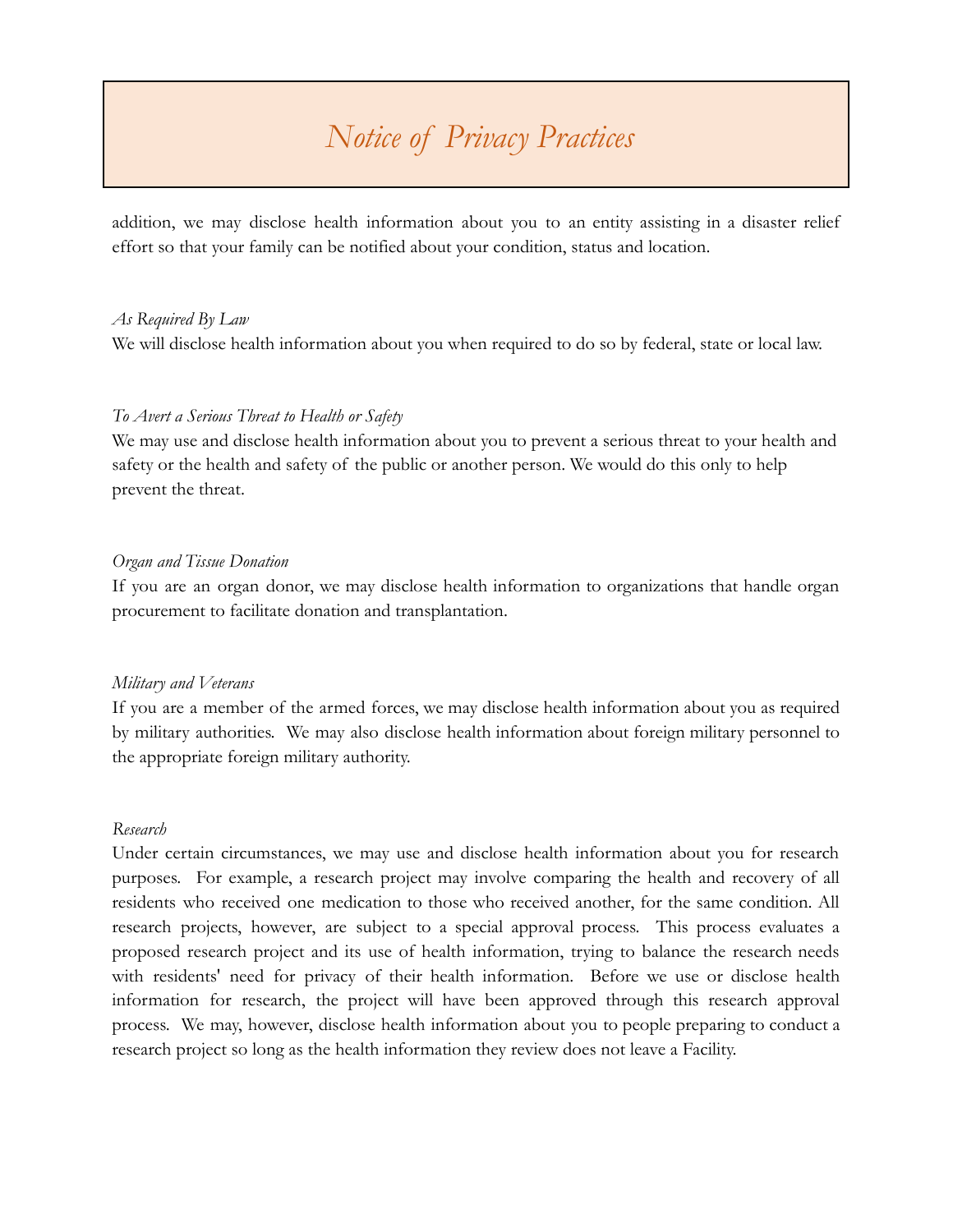### *Workers' Compensation*

We may disclose health information about you for workers' compensation or similar programs. These programs provide benefits for work-related injuries or illness.

### OTHER DISCLOSURES

Reporting Federal and state laws may require or permit the Facility to disclose certain health information related to the following: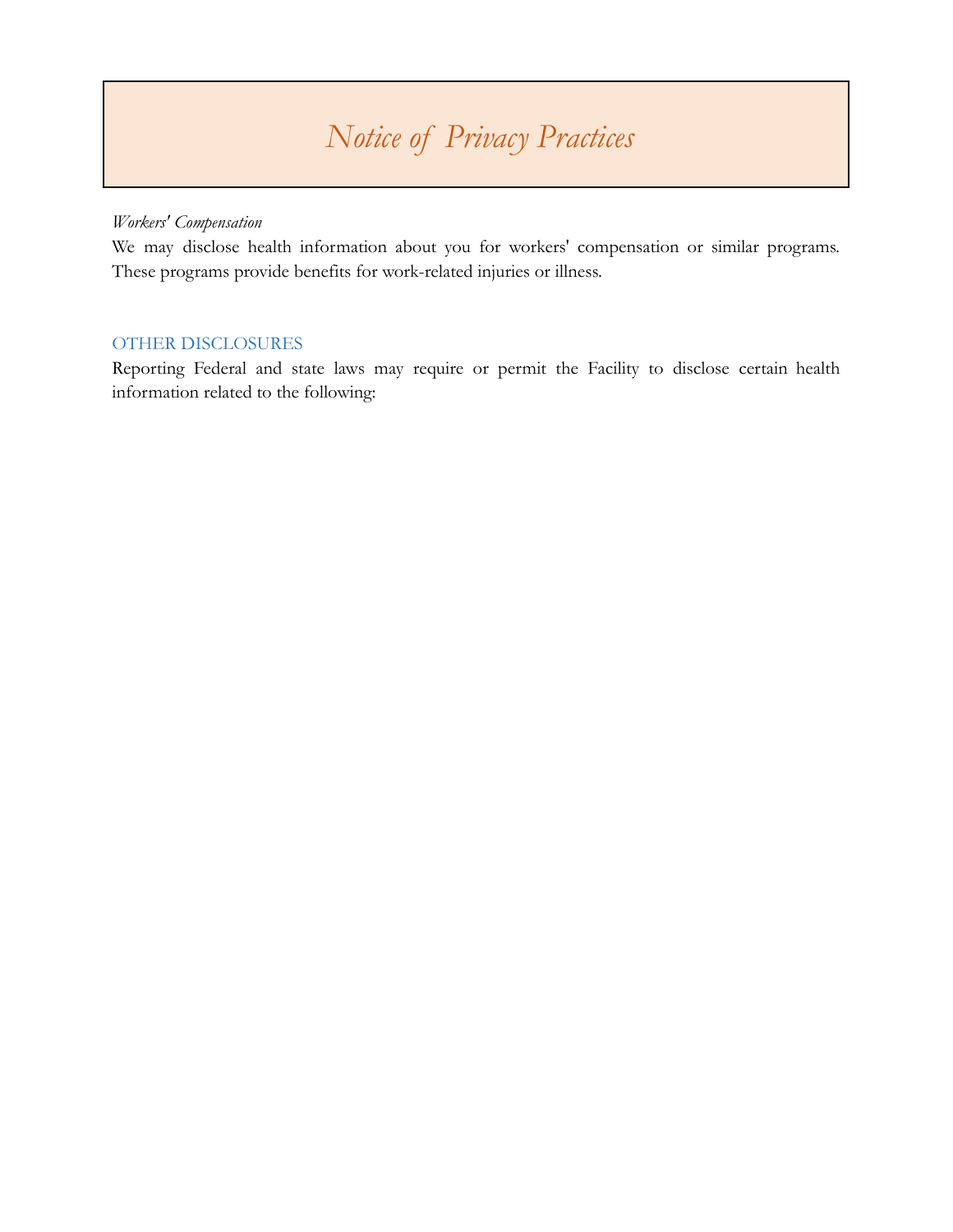### *Public Health Risks*

We may disclose health information about you for public health purposes, including:

- Prevention or control of disease, injury or disability
- Reporting births and deaths
- Reporting child abuse or neglect
- Reporting reactions to medications or problems with products
- Notifying people of recalls of products
- Notifying a person who may have been exposed to a disease or may be at risk for contracting or spreading a disease
- Notifying the appropriate government authority if we believe a resident has been the victim of abuse, neglect or domestic violence. We will only make this disclosure if you agree or when required or authorized by law.

### *Health Oversight Activities*

We may disclose health information to a health oversight agency for activities authorized by law. These oversight activities may include audits, investigations, inspections, and licensure. These activities are necessary for the government to monitor the health care system, government programs, and compliance with civil rights laws.

### *Judicial and Administrative Proceedings*

If you are involved in a lawsuit or a dispute, we may disclose health information about you in response to a court or administrative order. We may also disclose health information about you in response to a subpoena, discovery request, or other lawful process by someone else involved in the dispute, but only if efforts have been made to tell you about the request or to obtain an order protecting the information requested.

### *Reporting Abuse, Neglect or Domestic Violence*

Notifying the appropriate government agency if we believe a resident has been the victim of abuse, neglect or domestic violence.

#### *Law Enforcement*

We may disclose health information when requested by a law enforcement official: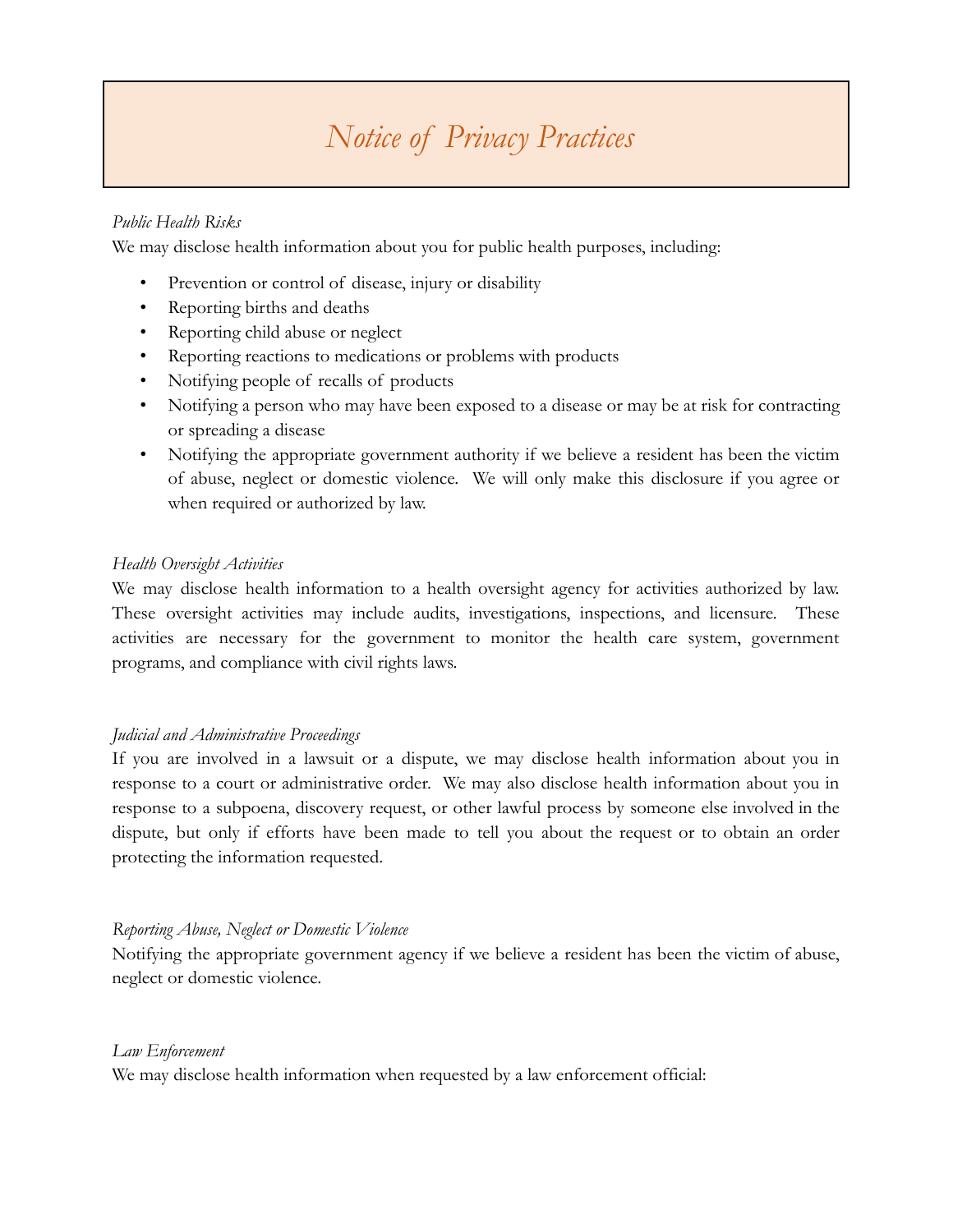- In response to a court order, subpoena, warrant, summons or similar process;
- To identify or locate a suspect, fugitive, material witness, or missing person;
- About you, the victim of a crime if, under certain limited circumstances, we are unable to obtain your agreement;
- About a death we believe may be the result of criminal conduct;
- About criminal conduct at the Facility; and
- In emergency circumstances to report a crime; the location of the crime or victims; or the identity, description or location of the person who committed the crime.

#### *Coroners, Medical Examiners and Funeral Directors*

We may disclose medical information to a coroner or medical examiner. This may be necessary to identify a deceased person or determine the cause of death. We may also disclose medical information to funeral directors as necessary to carry out their duties.

#### *National Security and Intelligence Activities*

We may disclose health information about you to authorized federal officials for intelligence, counterintelligence, and other national security activities authorized by law.

#### *Correctional Institution*

Should you be an inmate of a correctional institution, we may disclose to the institution or its agents health information necessary for your health and the health and safety of others.

### OTHER USES OF HEALTH INFORMATION

Other uses and disclosures of health information not covered by this Notice or the laws that apply to us will be made only with your written permission. If you provide us permission to use or disclose health information about you, you may revoke that permission, in writing, at any time. If you revoke your permission, we will no longer use or disclose health information about you for the reasons covered by your written authorization. You understand that we are unable to take back any disclosures we have already made with your permission, and that we are required to retain our records of the care that we provided to you.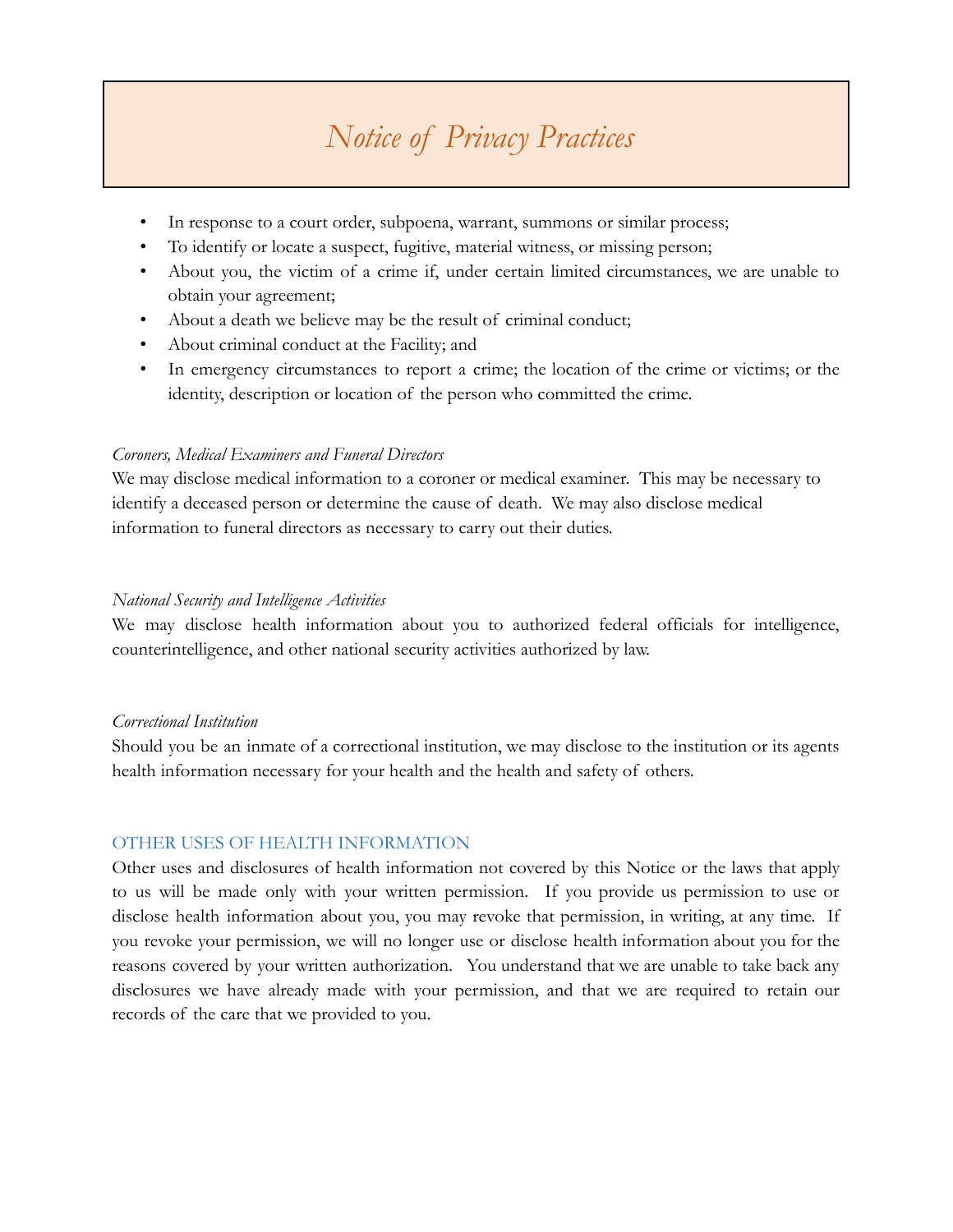### YOUR RIGHTS REGARDING HEALTH INFORMATION ABOUT YOU

Although your health record is the property of the Facility, the information belongs to you. You have the following rights regarding your health information:

### *Right to Inspect and Copy*

With some exceptions, you have the right to review and copy your health information.

You must submit your request in writing our HIPAA Compliance Officer.

We may charge a fee for the costs of copying, mailing or other supplies associated with your request.

### *Right to Amend*

If you feel that health information in your record is incorrect or incomplete, you may ask us to amend the information. You have this right for as long as the information is kept by or for the Facility.

You must submit your request in writing to our HIPAA Compliance Officer.

In addition, you must provide a reason for your request.

We may deny your request for an amendment if it is not in writing or does not include a reason to support the request. In addition, we may deny your request if you ask us to amend information that:

- Was not created by us, unless the person or entity that created the information is no longer available to make the amendment;
- Is not part of the health information kept by or for the Facility; or
- Is accurate and complete.

### *Right to an Accounting of Disclosures*

You have the right to request an "accounting of disclosures". This is a list of certain disclosures we made of your health information, other than those made for purposes such as treatment, payment, or health care operations.

You must submit your request in writing to our HIPAA Compliance Officer. Your request must state a time period which may not be longer than six years from the date the request is submitted and may not include dates before April 14, 2003. Your request should indicate in what form you want the list (for example, on paper or electronically). The first list you request within a twelve month period will be free. For additional lists, we may charge you for the costs of providing the list.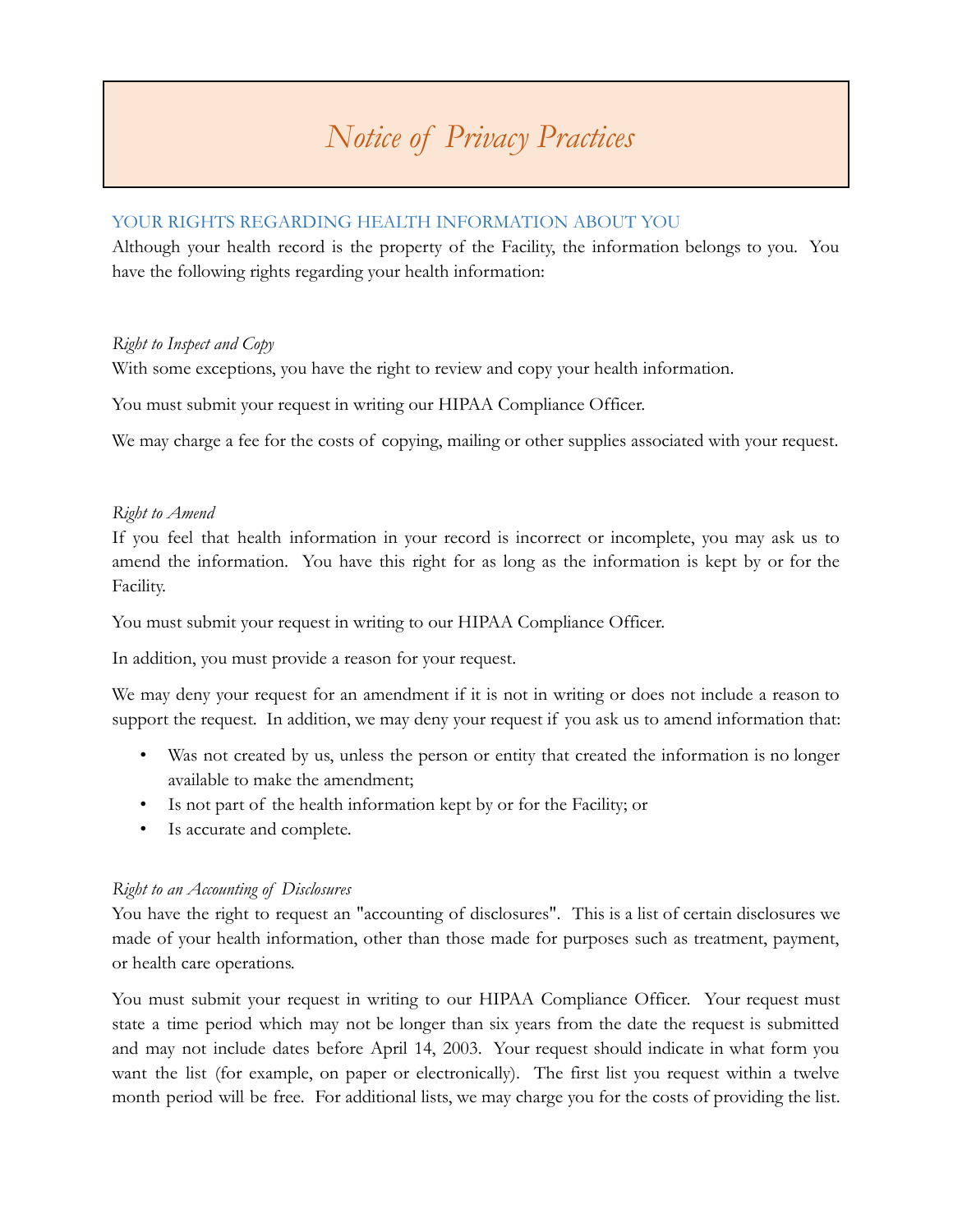We will notify you of the cost involved and you may choose to withdraw or modify your request at that time before any costs are incurred.

#### *Right to Request Restrictions*

You have the right to request a restriction or limitation on the health information we use or disclose about you. For example, you may request that we limit the health information we disclose to someone who is involved in your care or the payment for your care. You could ask that we not use or disclose information about a surgery you had to a family member or friend.

We are not required to agree to your request. If we do agree, we will comply with your request unless the information is needed to provide you emergency treatment.

You must submit your request in writing to our HIPAA Compliance Officer.

In your request, you must tell us:

- 1. what information you want to limit
- 2. whether you want to limit our use, disclosure or both
- 3. to whom you want the limits to apply, for example, disclosures to your spouse

### *Right to Request Alternate Communications*

You have the right to request that we communicate with you about medical matters in a confidential manner or at a specific location. For example, you may ask that we only contact you via mail to a post office box.

You must submit your request in writing to our HIPAA Compliance Officer.

We will not ask you the reason for your request. Your request must specify how or where you wish to be contacted. We will accommodate all reasonable requests.

### *Right to a Paper Copy of This Notice*

You have the right to a paper copy of this Notice of Privacy Practices even if you have agreed to receive the Notice electronically. You may ask us to give you a copy of this Notice at any time.

### CHANGES TO THIS NOTICE

We reserve the right to change this Notice. We reserve the right to make the revised or changed Notice effective for health information we already have about you as well as any information we receive in the future. We will post a copy of the current Notice in the Facility and on the website. The Notice will specify the effective date on the first page, in the top right-hand corner. In addition,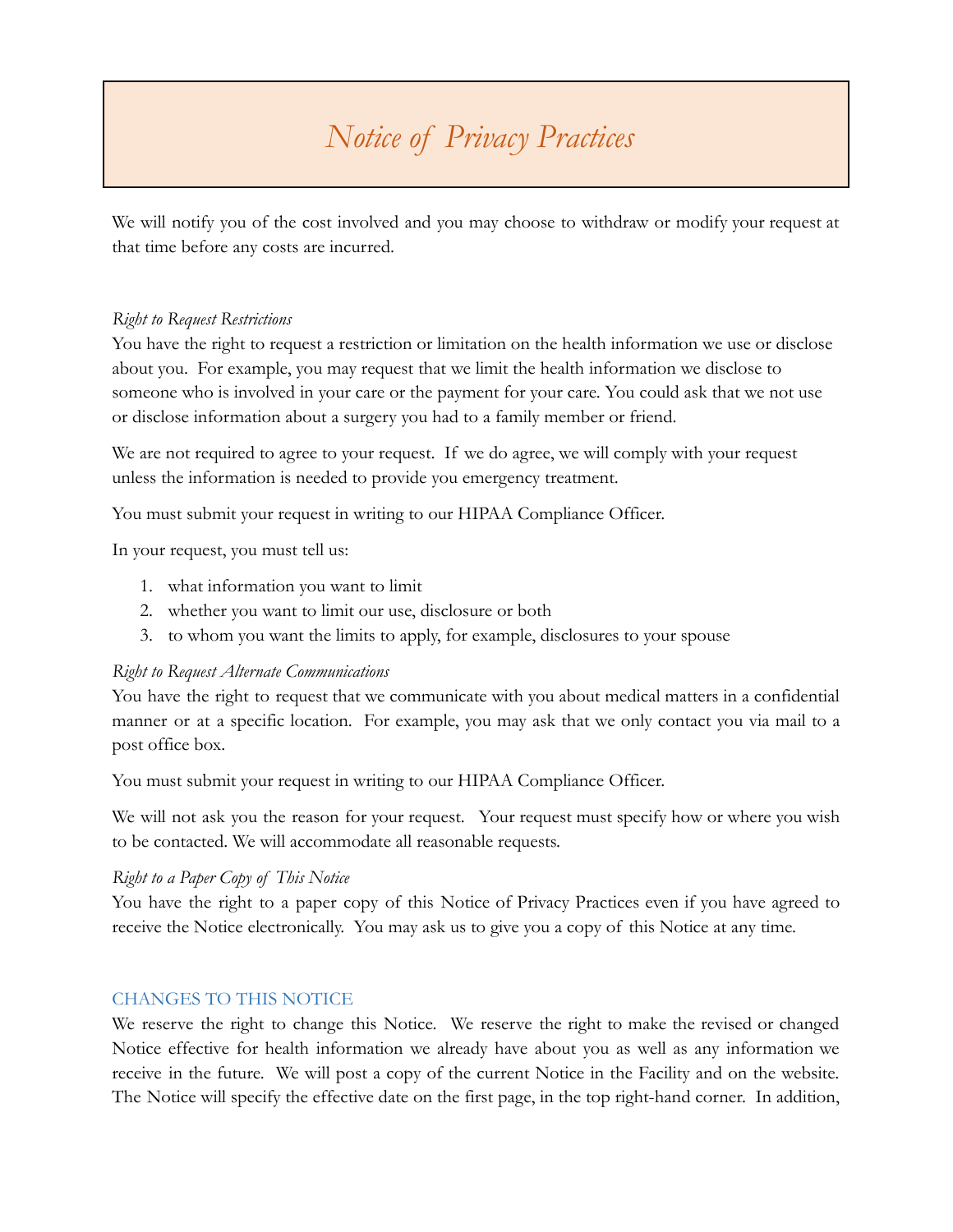if material changes are made to this Notice, the Notice will contain an effective date for the revisions and copies can be obtained by contacting the Facility administrator.